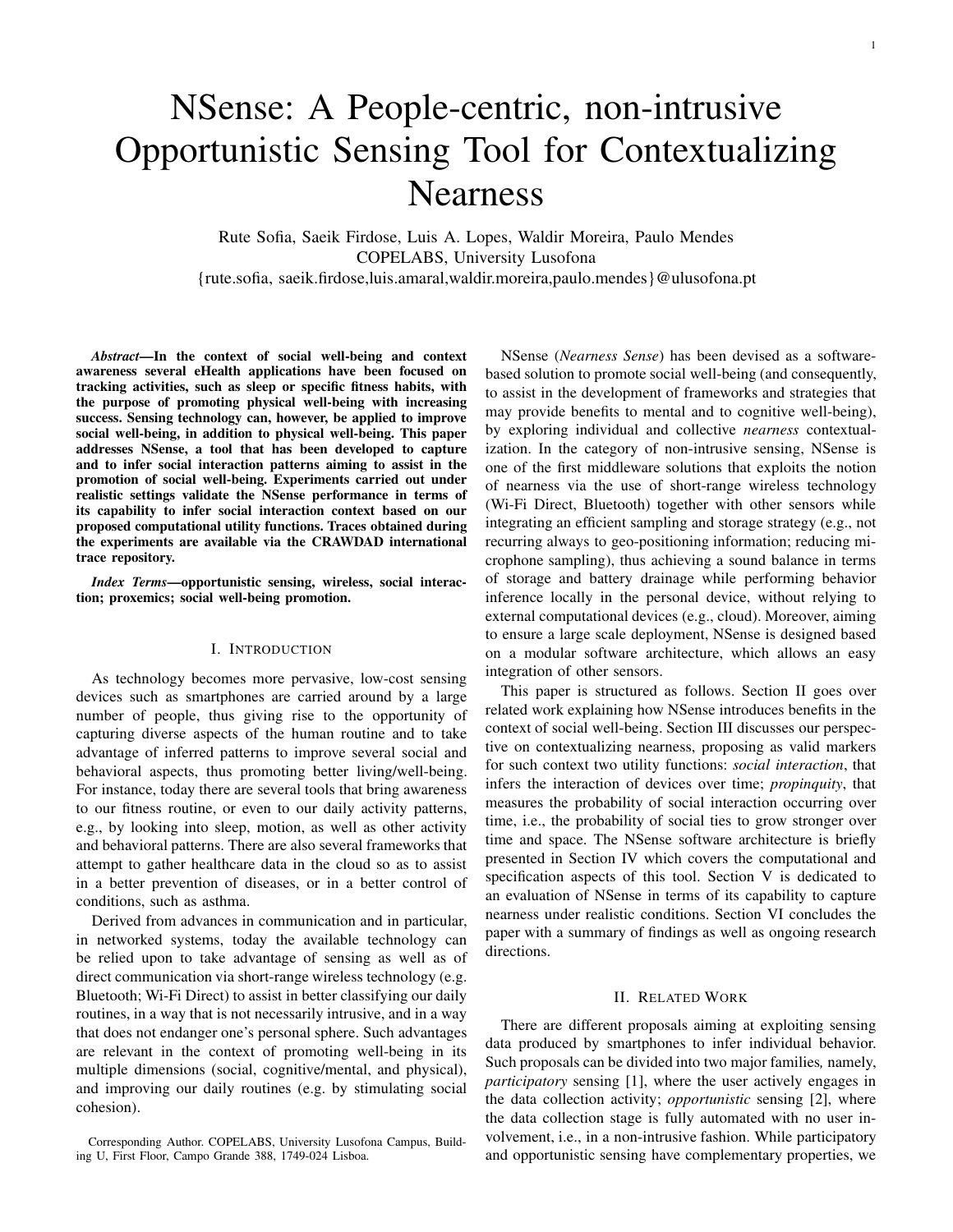believe that a pure opportunistic sensing approach is more suitable to support large scale deployments and application diversity.

Most of the available sensing solutions are focused on the inference of individual behavior. CenceMe [3] has been designed to allow users to share their sensing experience with trusted circles on social networks. Such experience relates with activities such as running; walking; disposition; contextual surroundings. EmotionSense [4] aims at correlating how the user feels with user activities, and BeWell [5] aims at tracking the impact of sleep, physical activity, and social interaction on the user's well-being, where social interaction is based on phone usage (SMS and calls). Both CenceMe and BeWell fall into the category of non-intrusive sensing. BeWell integrates speech activity detection to provide a better contextualization of the user's social context. Nevertheless, the inference of conversational activities done by BeWell is not enough to reliably assess a user social context in terms of how socially engaged the owner of the device is with different individuals in a given setting (i.e., home, school, work).

Sociometer [6] focuses on the notion of *social engagement* given by proximity and conversational activities to understand how users interact. Sociometer is a mark in terms of better understanding cues concerning social context and the fact that activity recognition can be correlated with social engagement. Nevertheless, Sociometer falls into the category of intrusive tools, where social interaction is derived from infra-red proximity technology, which requires clear line-of-sight, while social engagement can still take place with obstacle between users and/or without users being facing one another.

Similarly to Sociometer, SociableSense [7] aims at inferring individual behavior in the context of office environments. SocialSense is based on a smartphone platform, thus being less intrusive. SociableSense adaptively controls the sampling rate of accelerometer, Bluetooth, and microphone sensors in order to estimate the user's sociability, and strength of relationship with colleagues.

With NSense, we aim at inferring nearness based on the user's daily routine and social interaction over time and space.

## III. INFERRING NEARNESS

## *A. Terminology and Notation*

This section provides terminology that is required for a better understanding of the paper. NSense is middleware that has been designed to run on a personal sensing device such as a smartphone. As such, a *user* corresponds to the device *owner* and *carrier*. A device is owned by a person only, and the identification of the device is associated to its owner only.

*Propinquity* [8] is used in this work as an indicator of the probability of devices (and hence, their carriers) to strengthen over time their nearness. Propinquity refers to the physical and/or psychological proximity between people. It has been studied mostly to understand how interpersonal relations develop within the same space. For instance, people living in the same floor of a building attain a higher propinquity than those living on different floors. Two people sharing similar beliefs also attain a higher propinquity than those that do not share beliefs. Hence, propinquity is a property that is highly relevant to consider when defining, in networked systems, social interaction contextualization. Owners of devices that are in close range to each other, or that meet often, are expected to have a higher propinquity than owners of devices that do not meet often. Other aspects, such as environmental sound, or distance between devices, can assist in inferring propinquity.

*Social interaction* provides an indication on how much owners of devices have been interacting over time and space, derived from aspects such as the distance between such devices; the sound level activity around the devices; the type of movement of the devices.

Propinquity and social interaction assist in tracking nearness derived from the natural networking footprint that devices and their human carriers leave around. In other words, these two utility functions are relevant to develop solutions that capture nearness in a way that is non-intrusive and that does not jeopardize in any way the personal sphere of citizens.

The parameters considered by NSense in the definition of a nearness context concern *node degree*; *node motion*; *social strength*; relative distance; and ambient sound level. The node degree  $n(i)<sub>t</sub>$  at an instant t is commonly used to characterize several aspects of networked systems. A deterministic variable,  $m(i)_t$ , provides an indication is the node is moving based on the motion on a three accelerometer axis. The social *strength* of node i towards node j in a specific hourly sample  $h$ , for day  $d$ ,  $s(i, j)_{d,h}$  [9] is derived from contact duration between nodes  $i$  and  $j$  during a specific time window  $h$  in a passive way. The relative distance between devices i and j,  $d(i, j)_t$ , corresponds to an exponential moving average of the euclidean distance between the two nodes, following a propagation loss model. Finally, the environmental sound  $nl(i)<sub>t</sub>$ , measured by the device based on a sound activity detection algorithm, is used to classify the environmental sound context based on noise levels with the help of the deterministic variable  $v$ .

### *B. Relating Classified Activities with Nearness*

This section explains how the different parameters are sensed by NSense and how we believe that such sensing can assist in inferring, with a reasonable level of accuracy, a nearness context, eventually leading to ways to stimulate nearness, if intended. A more detailed explanation of NSense, its pipelines, as well as aspects concerning classification of activities and our perspective concerning relation to nearness is available via a more detailed technical report [10].

Nearness considers both psychological (social) proximity as well as physical proximity aspects. It is here assumed that the level of social proximity derived from portable devices carries a correspondence to the level of social interaction that devices can capture via sensing interfaces. It is also assumed that the classification of aspects related to individual behavior, such as distance towards neighboring devices, motion, as well as environmental sound level assists in a more accurate classification of nearness aspects.

A nearness context is therefore modeled by relying on the two utility functions explained in the previous section. While the social interaction utility function provides a realistic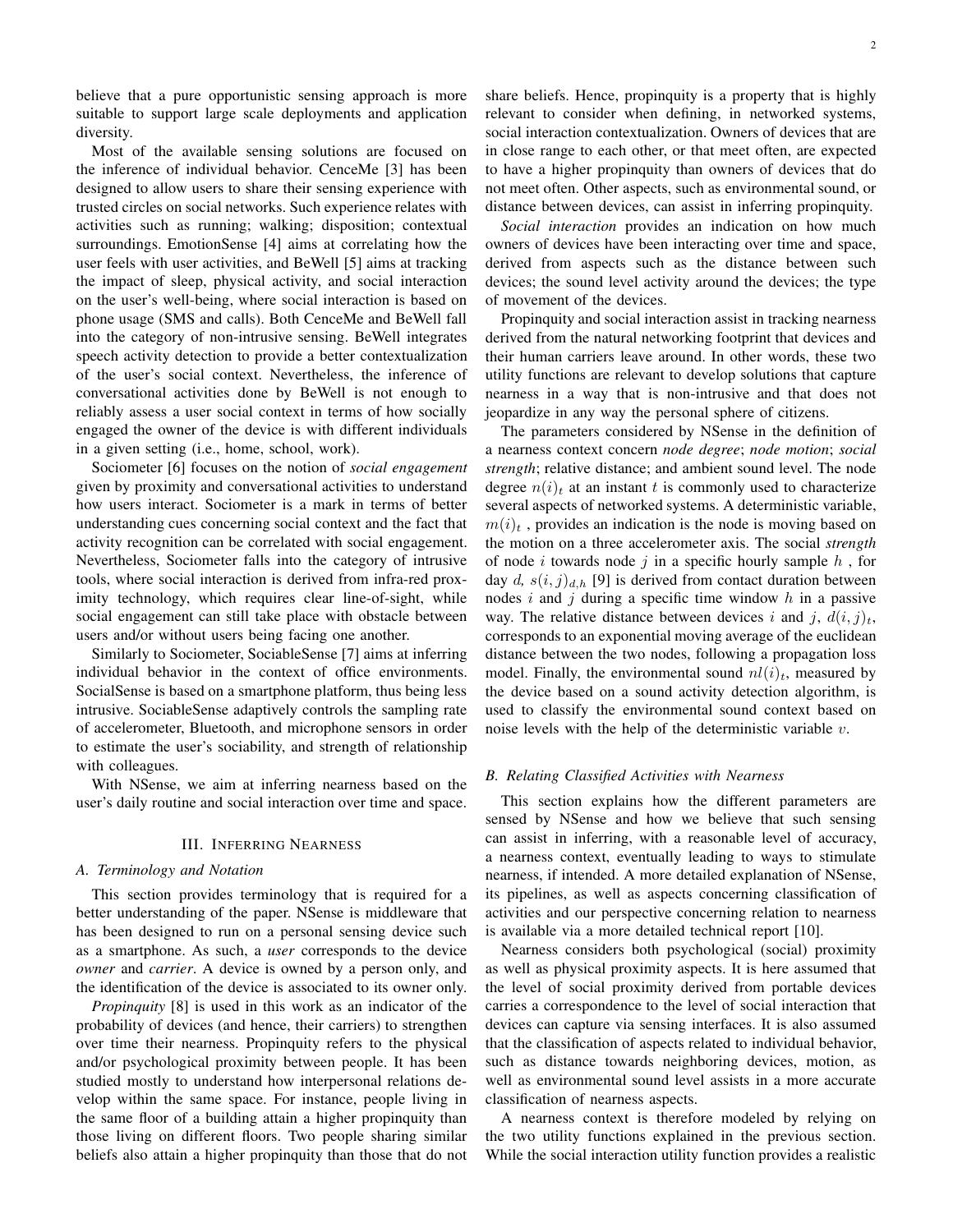Table I: Empirical cases and results for correlation between classification and inference.

| Activity                    | Parameter |            | っ          | ٩      |
|-----------------------------|-----------|------------|------------|--------|
| Social strength (Proximity) | s(i, j)   | High       | High       | Low    |
| Sound activity detection    | v(i)      | Ouiet      | Alert      | Ouiet  |
| <b>Relative Distance</b>    | d(i, j)   | Short      | Large      | Short  |
| Motion                      | m(i)      | Stationary | Stationary | Moving |
| <b>Social Interaction</b>   | si(i, j)  | Avg        | Low        | Low    |
| <b>Propinquity</b>          | p(i, j)   | High       | High       | High   |
| <b>Nearness</b>             | ۰         | Avg        | Avg        | Avg    |

measure on how social interaction is occurring, based on physical proximity metrics, the propinquity function operates as a reinforcement that social interaction grows with time stronger times are formed when propinquity is higher, over time and space [8].

For the purpose of relying on non-intrusive opportunistic sensing, it is assumed that devices hold the proposed set of sensors, and that their owners allow data capture in accordance with the aspects that have been described in the previous sections. Table I illustrates a potential correlation between the different activities sensed, and how such sensing can impact on the modeled propinquity as well as on the modeled social interaction.

For the sake of explanation, in the provided examples we assume that the social strength has either high or low values, while the level of sound is determined by either quiet or alert values. Likewise, the relative distance is considered to be either short or large. In terms of motion nodes are classified as being stationary or moving.

On a first case (cf. Table I,  $(1)$ ) two nodes i and j meet frequently and hence their social strength is high. They are close by (short distance, e.g., 10 meters) as well as stationary. The sound activity level surrounding them is low (*quiet*). This seems to imply that there are conditions to strengthen nearness for the people carrying the devices. For instance, this could occur if two strangers share frequently the same bus ride. While if instead social interaction would be high, then it could be the case of two friends quietly reading at the same table on a coffee-shop. It should be highlighted that currently NSense is simply detecting environmental sound levels only.

In case 2 it is assumed that the distance changes, thus impacting both propinquity as well as social interaction. Nearness remains average, as propinquity has a high value.

In terms of the impact of motion in the inferrence of a nearness context (case 3), we assume that when distances between nodes are kept short, independently of whether moving or not, propinquity is high. For this specific example, social interaction is low as the social strength between the devices is also low. Nearness between the people can nevertheless still be classified as average.

These simplistic examples aim at explaining why a nearness context requires considering both social interaction as well as propinquity heuristics. For the next sections, to quantify propinquity we consider Eq. 1.

$$
p(i) = s(i, j) \cdot \frac{1}{(d(i, j) \cdot t + 1) * m(i) \cdot t} \tag{1}
$$



Figure 1: NSense node architecture.

Propinquity has been modelled to be directly proportional to the social strength, and inversely proportional to the distance and motion of the node. Based on our analysis as well as on prior work [8], the current sound level activity is not relevant to model propinquity, as this function assists in understanding how social interaction can become stronger (stronger ties). We have then modeled social interaction as in Eq. 2, where  $\sigma^2$  = 0.75 is the standard deviation for a normal distribution based on v, and  $\mu$  is the mean for such distribution.

$$
si(i,j)_t = \log(s(i,j)_t) * \frac{1}{\sigma * \sqrt{2\Pi}} * e^{-\frac{(v-\mu)^2}{2*\sigma^2}} * \frac{1}{\log(d(i,j)_t+10) * m(i)_t}
$$
(2)

## IV. NSENSE ARCHITECTURE

The high-level architecture of NSense is illustrated in Figure 1, where dashed squares represent modules that are not yet implemented (self-reporting and inference of anxiety levels) or that have been implemented but are not considered in this paper (roaming behavior classification [11]).

NSense is an open-source tool licensed under LGPLv3.0 [12] and has been designed to rely on data captured via multiple sensors (Wi-Fi, Bluetooth, accelerometer, microphone), data which is then worked via utility functions that classify activity in terms of social proximity; relative distance; location; motion; as well as surrounding sound level.

Activity classification is then used to infer about the behavior of the person carrying/owning a device. For the purpose of this paper the NSense implementation and experiments have been focused on social interaction contextualization only.

The *NSense Service* is the component responsible for initiating all of the software modules as well as all configured sensors, ensuring the modularity necessary for the easy plugin of future sensors and classification modules. The NSense service is also responsible for controlling data access in the local SQLite database, as well as, if required, to dump data in a remote database.

The values required for the inference of behavior are computed by independent classification modules named *pipelines*, where a pipeline corresponds to a set of operations performed by a classification module done over a set of sensors. Classification modules that use more than one sensor, as is the case of the location module, and sensors that are used by several modules, as is the case of Wi-Fi.

Each pipeline captures raw data from a set of sensors and, without storing it, transforms such data via the application of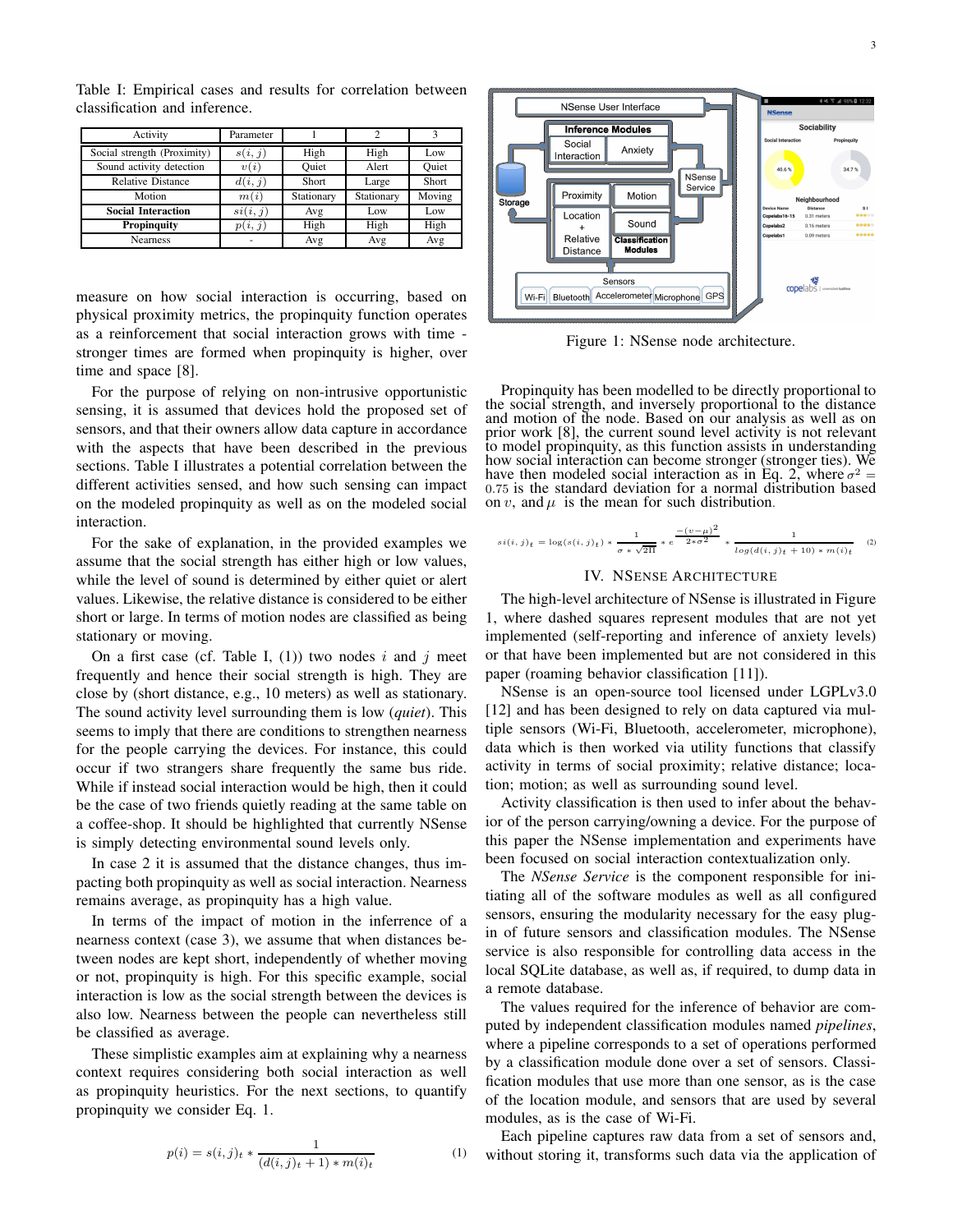specific utility functions into people-centric actions: ranking of preferred locations; level of surrounding noise; relative distance towards current neighboring devices, social strength towards any encountered devices; motion status of the device. Only the result of the pipeline computation is kept on the database, thus reducing storage and energy consumption required in opportunistic sensing.

The operation of NSense is based on four pipelines, each one encompassing sensing and classification activities. The location pipeline, based on the MTracker tool [11], performs non-intrusive classification of the location of the device. This classification is based on the visited wireless networks, combined with information collected from the network operator and GPS, as well as the relative distance between neighboring devices based on Wi-Fi direct.

The proximity pipeline relies on data captured via Bluetooth to estimate the social strength of a device towards all other encountered devices. This classification is based on the duration of each encounter. The social strength is the NSense variable that provides information about the user's hourly routine through different days. Although the proximity pipeline considers only the Bluetooth interface, the next version of NSense will also consider data captured via Wi-Fi direct.

The motion and sound activity detection pipelines follow an *Activity Recognition Chain (ARC)* model, which comprises stages for data acquisition, signal pre-processing and segmentation, feature extraction and selection, training, and classification. The motion pipeline relies on data captured via the accelerometer to perform a classification of the type of movement activity in terms of being stationary or moving, capturing the percentage of time that a device is either stationary or moving. The sound activity detection pipeline captures the level of environmental sound derived from the sound amplitude, to classify in a deterministic way the environmental sound level.

## V. PERFORMANCE ANALYSIS

This section covers experimentation that we have done with NSense in order to evaluate a nearness context based on the proposed propinquity and social interaction functions, over time and space. The purpose of this performance analysis is to show that the functions are robust enough to characterize nearness under realistic settings. The experiments consider 4 Samsung S3 devices running Android 4.2, having NSense installed as background service. Over different days and time periods, the devices have been carried by users that share affiliation. The devices are identified as USense2, USense3, USense4, and USense5<sup>1</sup>. The devices continuously sensed data which has been recorded every minute for different time periods. For instance, during the first experiment we have considered a 7-hour period, while on the second experiment we have considered a 50-hour period. On the last experiment we have considered a smaller subset of traces extracted over 3





Figure 2: Experiment I, USense2 towards USense5.

hours. The experiments have been repeated several times over different days, for 3 weeks.<sup>2</sup>

On a first set of experiments (*Experiment I*) we have analyzed the capability and robustness of the functions proposed to capture the correlation of the different sensed activities over time and space, for a short period of time (7 hours, from 8 a.m. to 3 p.m. GMT). Then, on a second set of experiments (*Experiment II*) we have increased such period to 50 hours to understand whether or not the functions would still be robust. In both sets of experiments the results are presented from the perspective of a specific node, even though data has been obtained from the perspective of all nodes. On a third set of experiments (*Experiment III*) we have analyzed properties of social proximity and propinquity derived from experiments between 2 nodes, for a period of 3 hours.

# *A. Experiment I: Nearness Inference Context, Short Time Period*

On a first scenario we have considered the perspective of USense2 device in regards to the three other devices over a period of 22 hours, of which we have extracted a period of 7 hours, from 8a.m. to 3p.m, having samples been obtained every minute. Results presented in Figure 2 concern the perspective of device USense2 towards USense5<sup>3</sup>. The carriers of these devices share affiliation. For each figure, the X-axis represents the hours, while the Y-axis provides the results attained in a logarithmic scale.

Propinquity and social interaction remain stable, while the social weight slightly increases over time. For the instants when distance increases, propinquity lowers, as the probability of having nodes around is lower. A downgrade in social interaction is also observable, even though such downgrade is less significant than in propinquity, when both sound levels go down, and distance increases, as this means that the device may be getting isolated. Sound impacts social interaction more than propinquity, as sound is relevant to understand whether or not the owners of close-by devices are truly interacting.

The social weight between the devices varies slightly over the period observed. The social weight measures the interaction over time and takes into consideration the fact that the devices may have frequently met in the past. While propinquity and social interaction consider the current instant.

<sup>2</sup>Traces are available via CRAWDAD, http://crawdad.org/copelabs/usense/, or http://copelabs.ulusofona.pt/scicommons/index.php/publications/show/844.

<sup>3</sup> trains, we have selected representative examples of all the experiments carried out. The full set of results is available via [10].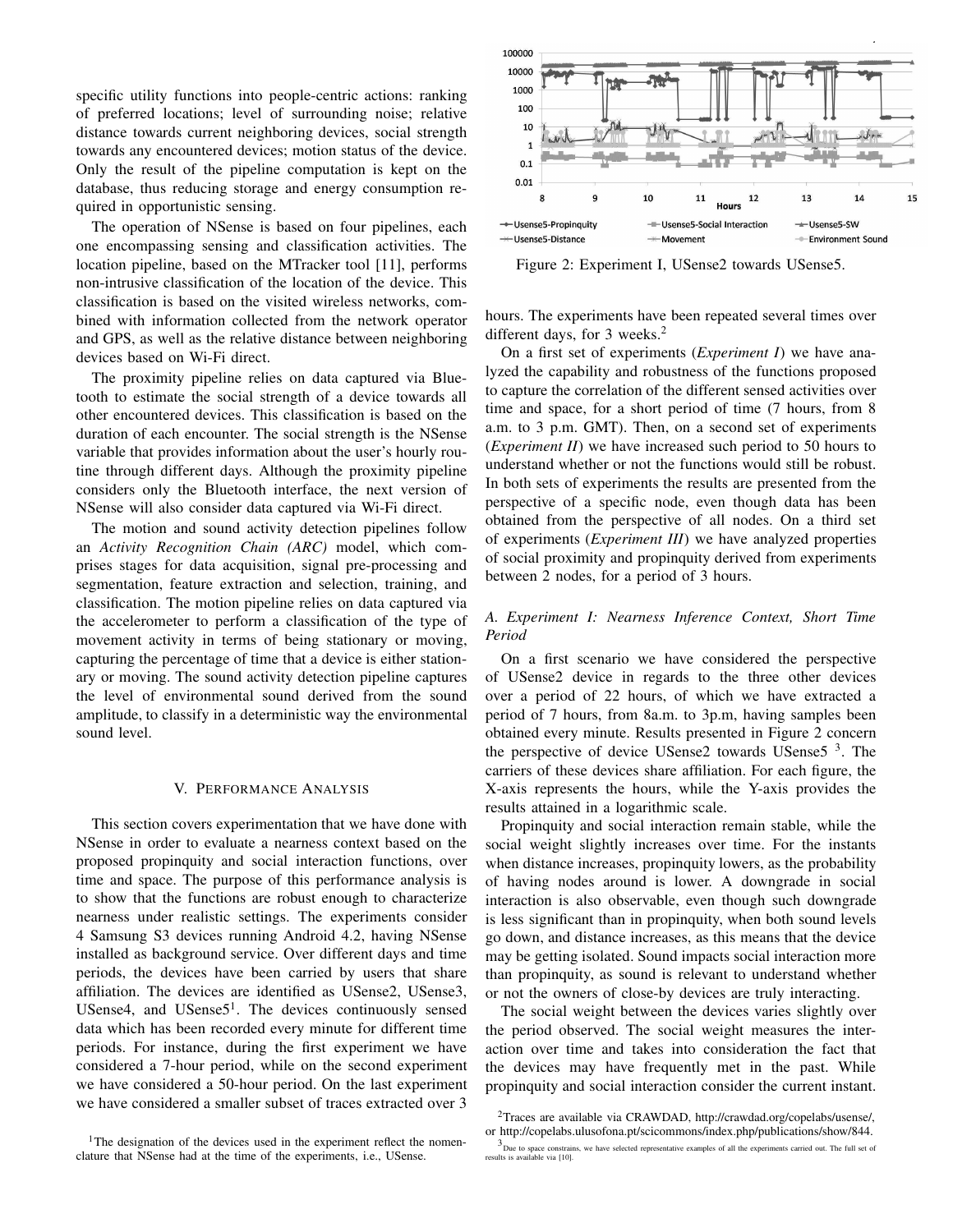

Figure 3: Experiment II results, USense5 towards USense2.

## *B. Experiment II: Nearness Inference Context, Long Time Period*

Experiment II concerns a longer period of observation, based on another source node, USense5. Data has been captured over a 50 hour period, and while on the prior set of experiments the source node (USense2) was stationary most of the time, in this experiment USense5 has been carried around. Samples have been collected again every minute between 23.11.2015, 2 p.m. GMT, and 25.11.2015, 4 p.m. GMT; however, for achieving a better visualization, the results shown in the charts of Figure 3 are shown per hour. For computing distance over time, the readings that could not be obtained were discarded.The X-axis corresponds to hours, where hour 0 corresponds to 23.11.2015, 2 p.m., and hour 50 corresponds to 25.11.2015, 4 p.m. The results in the Y-axis are presented in logarithmic scale.

The variations in social interaction and propinquity as well as in social weight tell us that the two devices have been interacting on the first two observed hours (period between 23.11.2015, 2 p.m. and 4 p.m.). Between hours 5 and 20 the device has been stationary and distance readings towards Usense2 were not available. This means that the two devices were not interacting during that period as captured by the two proposed functions (propinquity and social interaction). Then, at hour 21 propinquity increases, due to the fact that the devices met again and are at a quite close range. Between hours 20 and 30 (24.11.2015, 10 a.m. and 24.11.2015, 8 p.m.) the devices interact. However, the environmental sound seems to be low. This implies that nearness is high (and hence, propinquity varies), and yet, social interaction may be low (devices are in close range and yet, environmental sound is low). During the night period the interaction varies little as expected, resuming around hour 45 (around 25.11.2015, 10 a.m.).

## *C. Experiment III: Asymmetry in a Nearness Context*

One aspect that we want to understand is whether or not the social interaction and propinquity patterns can be correlated based on individual neighbor's perspective as well as based on a global perspective of nodes interacting. In other words: if the carriers of two devices are interacting, then both devices should exhibit similar nearness patterns, in terms of propinquity and social interaction.





(b) USense3 to all neighbors.

Figure 4: Experiment III results, USense5 and USense3 perspective.

Hence, considering again the raw traces extracted during Experiment II, Figure 4 covers results for a 3-hour observation period, between hours 2 and 5 (24.11.2015, 4 p.m. and 7 p.m.), a period which has been randomly selected from the specific periods where 2 devices, USense3 and USense5 interacted the most over the period of 50 hours of Experiment II. Figure 4a) holds results of USense5 towards all of its neighbors, while Figure 4b) holds results concerning USense3 towards all of its neighbors.

In all experiments performed under this scenario we have observed symmetry in terms of social interaction. Similarly, for this particular case, the captured social interaction pattern holds symmetry. However, in what concerns propinquity, such property is now weaker. For instance, between hours 2 and 2.5, propinquity exhibits more variability for USense3 than for USense5. The reason for this concerns the fact that propinquity is more significantly affected by distance fluctuations. This is an aspect that we expected to further analyze in future research, as our tool exhibited some limitations (delay) in computing the distance between neighboring nodes.

## VI. CONCLUSIONS AND FUTURE WORK

This paper discusses a tool that can assist in a non-intrusive way a contextualization of nearness, based on two specific